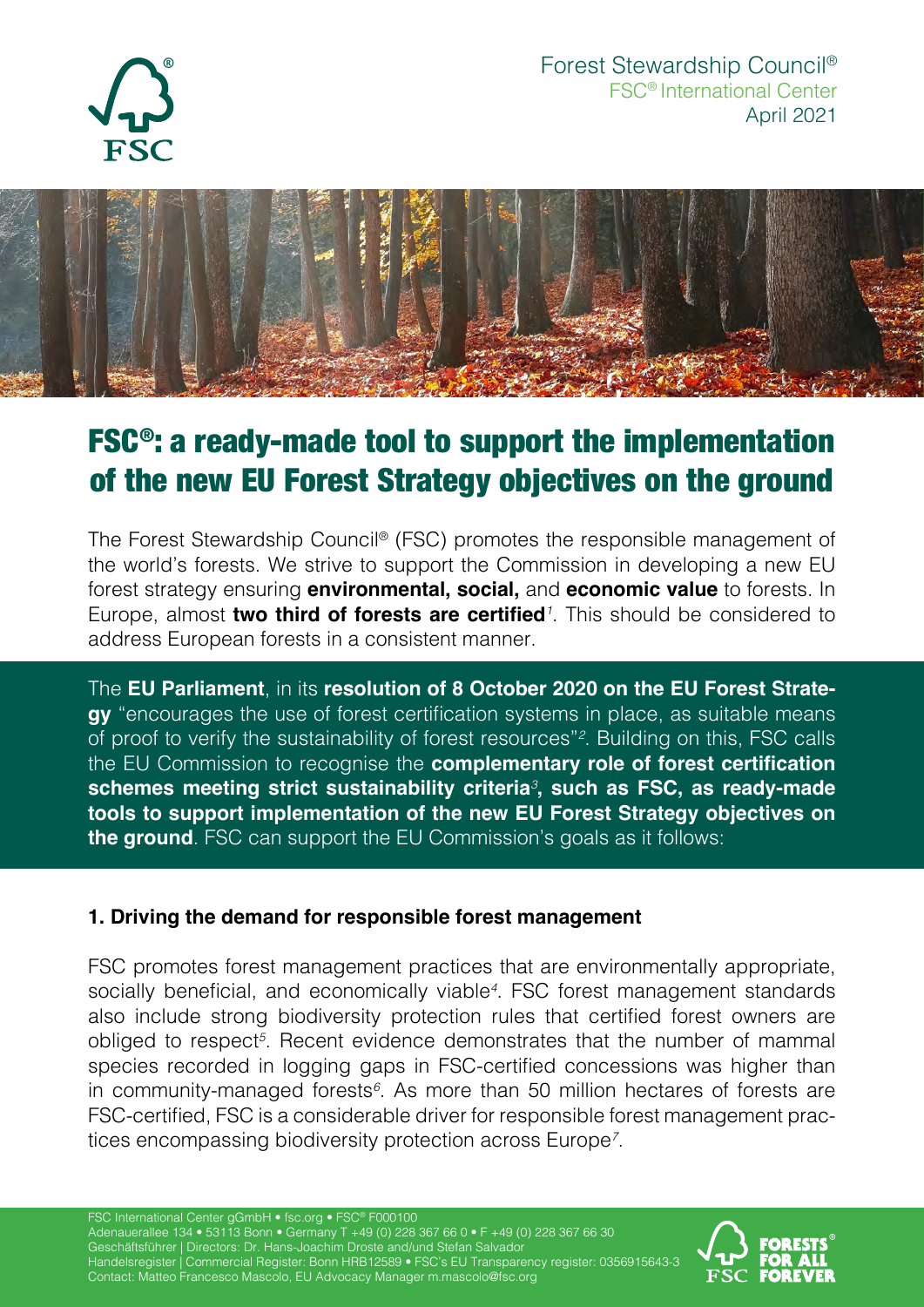## **2. Enhancing forest protection – and strictly protect old-growth forests**

FSC national standards require forest managers to maintain Conservation Area Network. Within this, primary and old-growth forests values can be protected because FSC-certified forest owners are required to manage them for conservation purposes. A study of boreal Swedish forest demonstrated that certified voluntary forest setasides rules can play an important part in conservation of old-growth forests, with 25% of their area consisting of trees over 160 years old*<sup>8</sup>* .

## **3. Enabling the conditions for forest resilience**

Resilient forests embody economic, social and environmental values*<sup>9</sup>* . For FSC, true value is captured in forests managed in accordance with robust Principles & Criteria (P&C) for forest stewardship. The P&C ensure that forests are managed sustainably. Protecting biodiversity, maintaining ecological processes, respecting indigenous people's rights are all rules which FSC-certified forest owners must respect. Managing forests according to these principles is therefore the necessary pre-condition to ensure the resilience of forest to climate threats*<sup>10</sup>*.

## **4. Supporting restoration of degraded forest ecosystems**

FSC certification means that despite forest management interventions, forest's ecological integrity is preserved for generations to come. Therefore, FSC helps preventing the need for forest restoration. FSC certification is also being used in forest restoration projects in EU Member States*<sup>11</sup>*. FSC requires forest managers to "maintain and/or restore a varying mosaic of species, sizes, ages, spatial scales and regeneration cycles appropriate for the landscape values in that region, and for enhancing environmental and economic resilience."*<sup>12</sup>*

## **5. Promoting the import of products not involving deforestation**

FSC does not allow deforestation, the conversion of natural forest areas into plantations or non-forest uses, or any other forms of forest ecosystem degradation in FSC-certified forests. This is complemented by specific requirements for the maintenance and/or enhancement of areas with high conservation value*<sup>13</sup>*. FSC requires forest owners/managers to minimize the negative im-pacts of forest management interventions to avoid and compensate for any form of forest deg-radation. Recent evidence demonstrate that deforestation is lower in concessions that have had an FSC forest management plan over a longer period*14*.